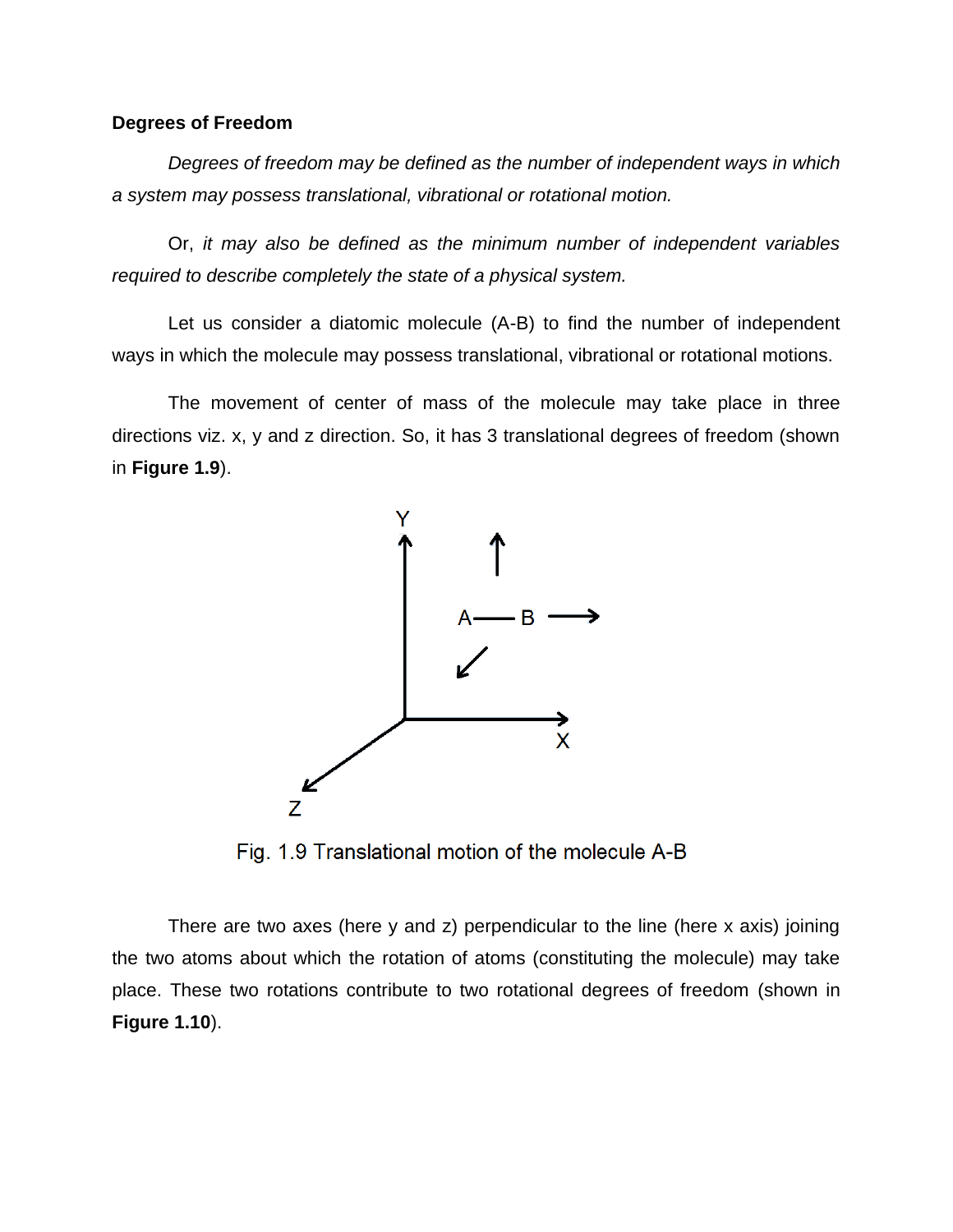

Fig. 1.10 Rotational motion of the molecule A-B

If we consider the vibrational motion along the line joining the atoms, we get only one degree of freedom, as only one vibration is possible along the line joining the two atoms. This vibrational motion is significant only at higher temperatures because to vibrate the atoms in a molecule higher energy is needed which is obtained at higher temperature. The vibrational degree of freedom is frozen out at room temperature.

So, for a diatomic molecule at higher temperatures, there are six independent modes of motion (3 translational  $+ 2$  rotational  $+ 1$  vibrational) known as six degrees of freedom. However, at low temperature, as no significant vibrational motion is observed, so, we get only five degrees of freedom.

In general, if there are N atoms present in a molecule, then there are 3N (3 for each atom) degrees of freedom that describe the motion of the molecule in relation to the coordinates  $(x, y, z)$ . The movement of center of mass of the molecule may take place in three directions viz. x, y and z direction. So, it has 3 translational degrees of freedom out of 3N degrees of freedom leaving (3N-3).

The rotation of a non-linear molecule can be resolved into 3 components about the 3 perpendicular axes (x,y and z) which will give 3 degrees of freedom. The molecule